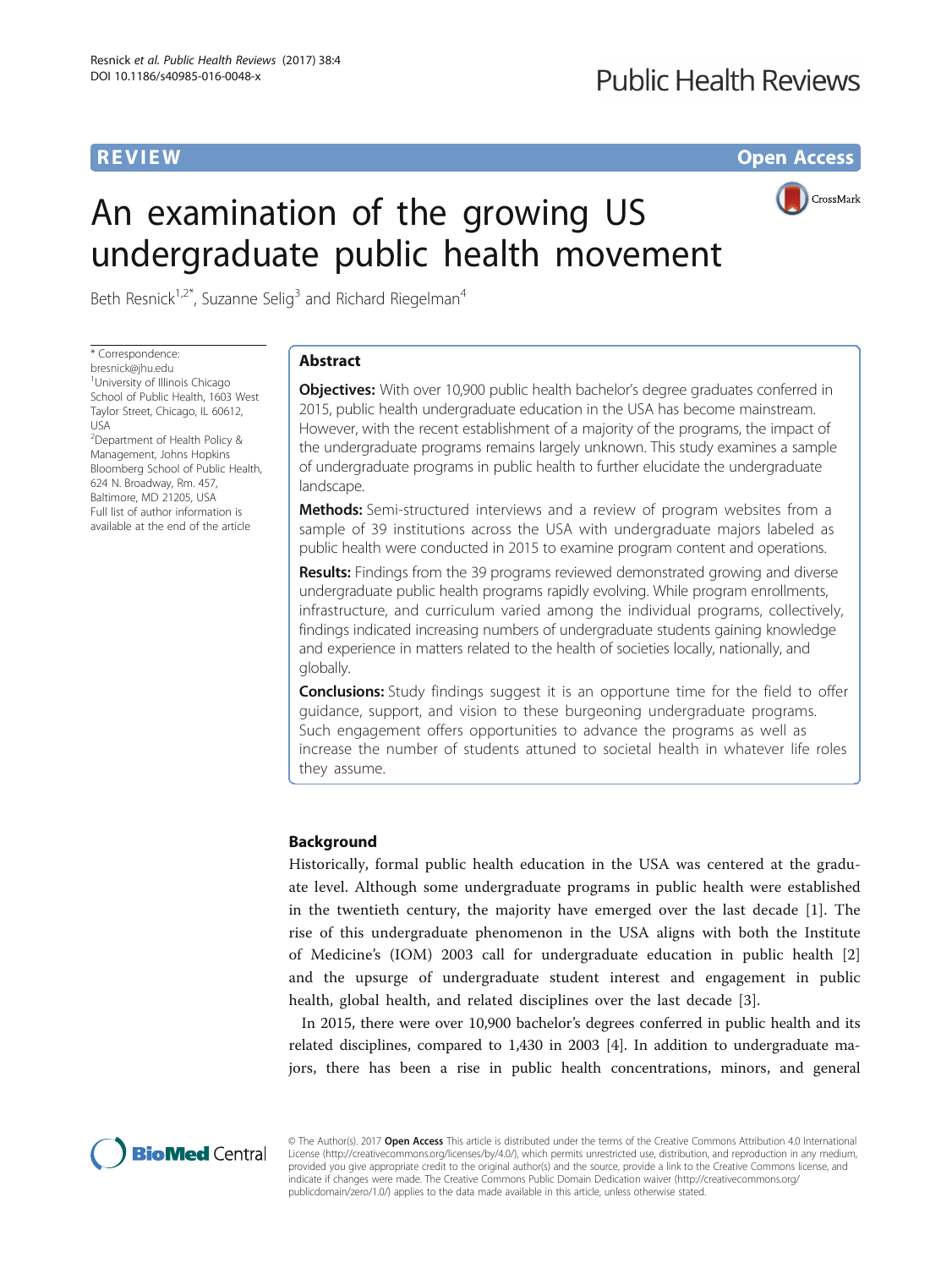education courses, as well as public health-focused summer programs, internships, international experiences, clubs, and other extra-curricular activities [\[5](#page-14-0)].

In alignment with this growth in undergraduate public health education, the Association of Schools and Programs of Public Health (ASPPH) and other national public health organizations have broadened their attention beyond graduate education to advance and engage undergraduate programs. Such efforts include the development of the Undergraduate Public Health Learning Outcomes in 2011 [\[6](#page-14-0)] and the Recommended Critical Component Elements of an Undergraduate Major in Public Health in 2013 [[7, 8\]](#page-14-0). In 2011, an annual Undergraduate Public Health and Global Health summit was initiated; in 2016, there were over 200 summit participants from nearly 150 institutions located in 42 states and 7 countries [\[9](#page-14-0)]. Building on the success of the summits and continued growth in undergraduate programs, in 2015, ASPPH established an undergraduate network for public health and global health education for institutions offering undergraduate majors in public health and/or global health to collectively identify key issues and advance public health undergraduate education. As of 2016, this network has over 165 institutions participating [\[5](#page-14-0)].

Furthermore, the accrediting body for public health schools and programs, the Council on Education for Public Health (CEPH), has expanded accreditation to bachelor's degree programs. Accreditation was initiated in 2003 and available only to undergraduate programs affiliated with accredited schools of public health. In 2008, accreditation for undergraduate public health programs was expanded to include programs affiliated with accredited public health programs. Lastly, in 2013, accreditation was made available to standalone baccalaureate programs. As the accreditation process takes nearly 3 years to complete, accreditation of standalone undergraduate programs is still in its infancy. As of summer 2016, there were nearly 90 accredited undergraduate programs in public health, four as standalone programs, the remaining affiliated with accredited schools and programs, and over 20 undergraduate public health accreditation applications in process [[10](#page-14-0), [11](#page-14-0)].

In the workforce realm, the Certified in Public Health (CPH) examination eligibility criteria was expanded in 2015 to accept exam candidates with bachelor's degrees in any discipline along with core public health education and 5 years relevant work experience [[12\]](#page-14-0). As such, to become certified in public health, candidates must demonstrate core public health knowledge upon experience and/or education.

# Undergraduate public health education as part of the continuum of public health education

In 2015, the Association of Schools and Programs of Public Health (ASPPH) published a series of reports as part of the Framing the Future: The Second Hundred Years of Public Health Education [[13\]](#page-14-0). These reports lay out a vision for public health education across the post-secondary continuum, from doctoral to master's to bachelor's and associate degrees. As public health education in the USA had formally been centered at the graduate level, these reports raised awareness of and attention to public health education at the undergraduate level within the academic community, as well as public health professionals.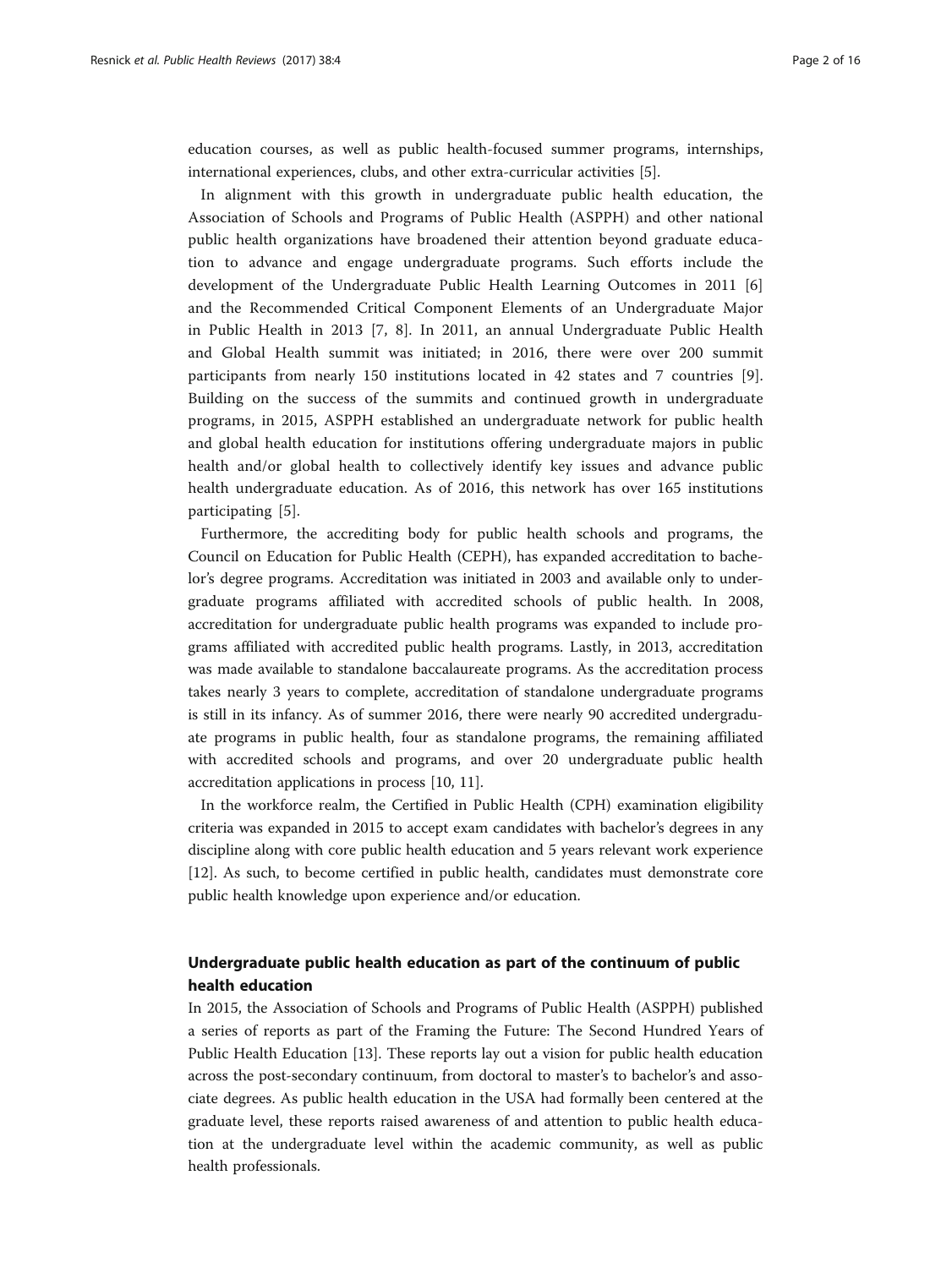#### Opportunities to influence undergraduate education

Undergraduate education in the USA is evolving and expanding access to nontraditional and international students. Online learning including hybrid/blended courses are rapidly developing, and e-portfolios and other new methods of evaluation, and an increased emphasis on competencies/learning outcomes and experiential learning, as well as joint baccalaureate and master's degree programs are influencing all aspects of undergraduate education. Public health education is no exception; its intrinsic interdisciplinary and global underpinnings are well suited for such educational innovations.

For example, in the USA, general education, defined as broad coursework taken by all students in the first and second years of a bachelor's degree, in some institutions is evolving into integrative general education or integrative liberal education. The Association of American Colleges and Universities (AAC&U) has led a national effort to reframe general education to extend throughout the bachelor's degree and integrating with a major [[14](#page-14-0)]. The AAC&U Liberal Education and America's Promise (LEAP) initiative has produced a model for integrative liberal education based on LEAP Essential Learning Outcomes [[15\]](#page-14-0). The AAC&U evidence-based thinking based on epidemiology principles forms the core of the AAC&U's Scientific Thinking and Integrative Reasoning Skills (STIRS) framework, which is being developed as an exemplar of integrative liberal education through the STIRS project [[16\]](#page-14-0). Such work provides a general education platform to foster awareness of and skillsets to address global public health challenges to undergraduate students in institutions across the USA. Furthermore, the STIRS project serves as a leading example of how public health in general and epidemiology in particular can contribute to the education of all undergraduates.

Thus, the changing undergraduate landscape offers increasing opportunity to advance undergraduate public health education and engage students in matters of societal health in whatever life roles graduates assume. However, given the recent emergence of undergraduate public health, impacts and opportunities from this phenomenon remain uncertain. Thus, research is needed to explore the undergraduate public health landscape. This research aims to begin to address this knowledge gap.

### Research study

This study examines US undergraduate curricula in public health through review of a sample of undergraduate programs in public health. This study is presented as the start of an ongoing need to further understand these undergraduate programs for the betterment of the field and ultimately efforts to improve the public's health.

#### Methods

Semi-structured qualitative interviews with representatives from institutions offering a baccalaureate degree in public health were conducted. The study sample was derived from a query of the National Center for Education Statistics (NCES) College Navigator database of 4-year institutions offering baccalaureate majors in general public health [[17\]](#page-14-0). Websites from institutions identified in the College Navigator query were reviewed to confirm an offering of a baccalaureate degree labeled as public health. Degrees titled anything other than public health (e.g., community health and health education) were excluded from the study. The contact person listed on the website for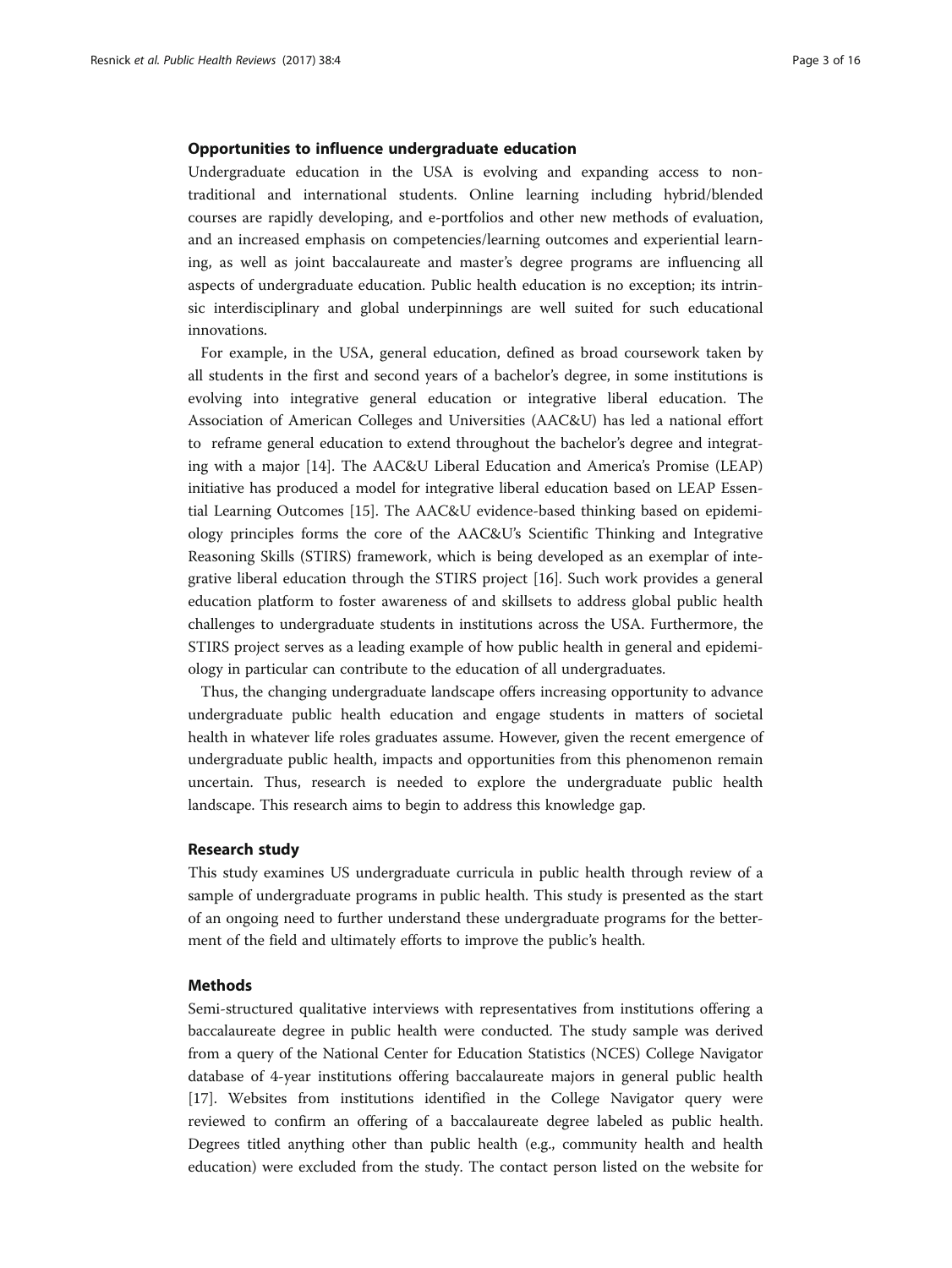each identified public health program was emailed an invitation to participate in a semi-structured telephone interview to discuss the content and operations of their undergraduate program in public health.

For any eligible public health programs without a contact person listed on the website, program directories were searched for the undergraduate public health program director or coordinator and then the identified individual was emailed an invitation to participate. In addition to the interviews, program websites were reviewed for additional programmatic information. Each interview was recorded and professionally transcribed. Interview and other program documentation were coded and analyzed using NVivo software and Microsoft Excel.

This research was approved by the University of Illinois Chicago institutional review board and deemed as non-human subjects research. All interviews were voluntary, and there were no incentives offered to participate.

#### Results

Two hundred and seventy-three institutions were identified in the College Navigator database from a query for baccalaureate degrees in "public health." Website confirmations of degree offerings at these 273 institutions found 74 institutions met the study inclusion criteria of offering a bachelor's degree titled "public health." Two of the eligible institutions were eliminated due to the principal investigator's affiliation, resulting in a final total of 72 eligible institutions for the study. Representatives from all 72 degree programs were emailed up to 2 invitations to participate in a semi-structured interview from June to September of 2015. Representatives from 39 (54%) of the 72 eligible institutions participated in an interview. Characteristics of these 72 institutions and the undergraduate programs are outlined below and summarized in Table [1](#page-4-0).

#### Study sample

#### Interviewees

The majority of study interviewees were undergraduate in public health program directors (24) followed by academic advisors (8) and core program faculty (7). The majority of interviewees were female (29) and overwhelmingly Caucasian >75%. Although age of the interviewees was not asked, the academic rank of the faculty interviewees indicated most were still advancing in their careers, with the most common respondent rank of associate professor (15), followed by professor (7), assistant professor (6), and instructor/special faculty (2). All interviews were conducted from June to August 2015. Thirty of the respondents had graduate-level training in public health. Of the respondents without public health training, the most common training was in nursing, followed by doctoral degrees in the social sciences.

### Academic home

Programs in the study sample were characterized into three types of academic homes: programs housed within a school of public health, college of arts and sciences, or a school or department of health professions, and were categorized accordingly in Table [1](#page-4-0). Schools of health professions housed the largest number of programs in the study sample (18) followed by schools of public health (15) and colleges of arts and sciences (6).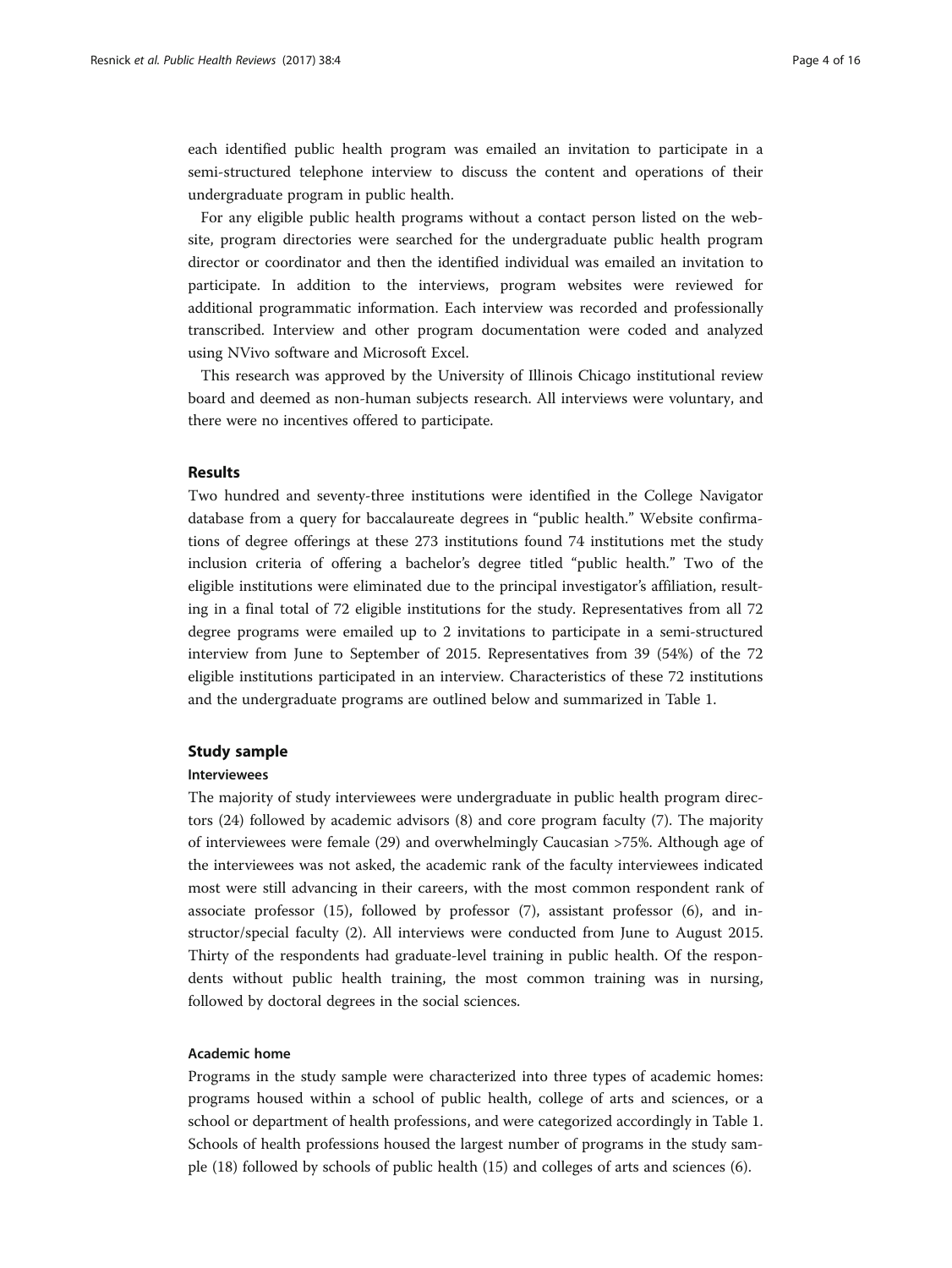| Institutional and program characteristics | Academic home                            |                                     |                                         | Total          |
|-------------------------------------------|------------------------------------------|-------------------------------------|-----------------------------------------|----------------|
|                                           | School of health<br>professions $n = 18$ | School of public<br>health $n = 15$ | College of arts and<br>sciences $n = 6$ |                |
| Establishment of the PH major             |                                          |                                     |                                         |                |
| Before 2000                               | $\mathbf{1}$                             | $\overline{2}$                      | $\mathbf{1}$                            | $\overline{4}$ |
| 2000-2010                                 | 6                                        | 6                                   | $\overline{2}$                          | 14             |
| 2011-2015                                 | 11                                       | $\overline{7}$                      | 3                                       | 21             |
| Geographic location                       |                                          |                                     |                                         |                |
| South                                     | 3                                        | 7                                   | 3                                       | 13             |
| West                                      | 5                                        | 5                                   | 1                                       | 11             |
| Northeast                                 | 6                                        | 3                                   | 1                                       | 10             |
| Midwest                                   | 5                                        | $\mathbf 0$                         | 0                                       | 5              |
| Institution size                          |                                          |                                     |                                         |                |
| $<$ 5000                                  | 9                                        | $\mathbf 0$                         | 5                                       | 14             |
| 5000-20,000                               | 6                                        | 8                                   | 1                                       | 15             |
| >20,000                                   | 3                                        | 7                                   | 0                                       | 10             |
| Application into the major                |                                          |                                     |                                         |                |
| Application required                      | 3                                        | 11                                  | 1                                       | 15             |
| Total no. of students in the major        |                                          |                                     |                                         |                |
| < 50                                      | 6                                        | 1                                   | 1                                       | 8              |
| $50 - 149$                                | 5                                        | 5                                   | 3                                       | 13             |
| 150-499                                   | 6                                        | 5                                   | $\overline{2}$                          | 13             |
| >500                                      | 1                                        | $\overline{4}$                      | $\mathbf 0$                             | 5              |
| Degree offerings                          |                                          |                                     |                                         |                |
| BS only                                   | 16                                       | 12                                  | 0                                       | 28             |
| BA only                                   | $\mathbf{1}$                             | 1                                   | 2                                       | $\overline{4}$ |
| BS or BA                                  | 1                                        | $\overline{2}$                      | 4                                       | $\overline{7}$ |
| Minor                                     | 6                                        | 11                                  | 5                                       | 22             |
| <b>MPH</b>                                | $\overline{7}$                           | 15                                  | 0                                       | 22             |
| Internship                                |                                          |                                     |                                         |                |
| Internship required                       | 14                                       | 5                                   | 3                                       | 22             |

<span id="page-4-0"></span>

### Program establishment

In alignment with the national growth of undergraduate programs in public health, the overwhelming majority of programs in the study sample (35) were established since 2000 with the majority (22) established from 2011 to 2015 [[1\]](#page-14-0).

When asked what spurred the establishment of the public health major, respondents most frequently noted rising student interest in public health and that the major aligned with their school/department's mission and existing educational offerings. Additionally, respondents frequently cited wanting to stay "current" in educational offerings as a contributing factor in establishment of the public health major. Staying "current" was most often noted with regard to the establishment of a public health major at other undergraduate institutions. A few respondents  $(\sim 4)$  cited an external push to establish the major. In private institutions, respondents reported this push emanated from alumni or board members whereas in public institutions, the push was reported from policy makers or state education leaders.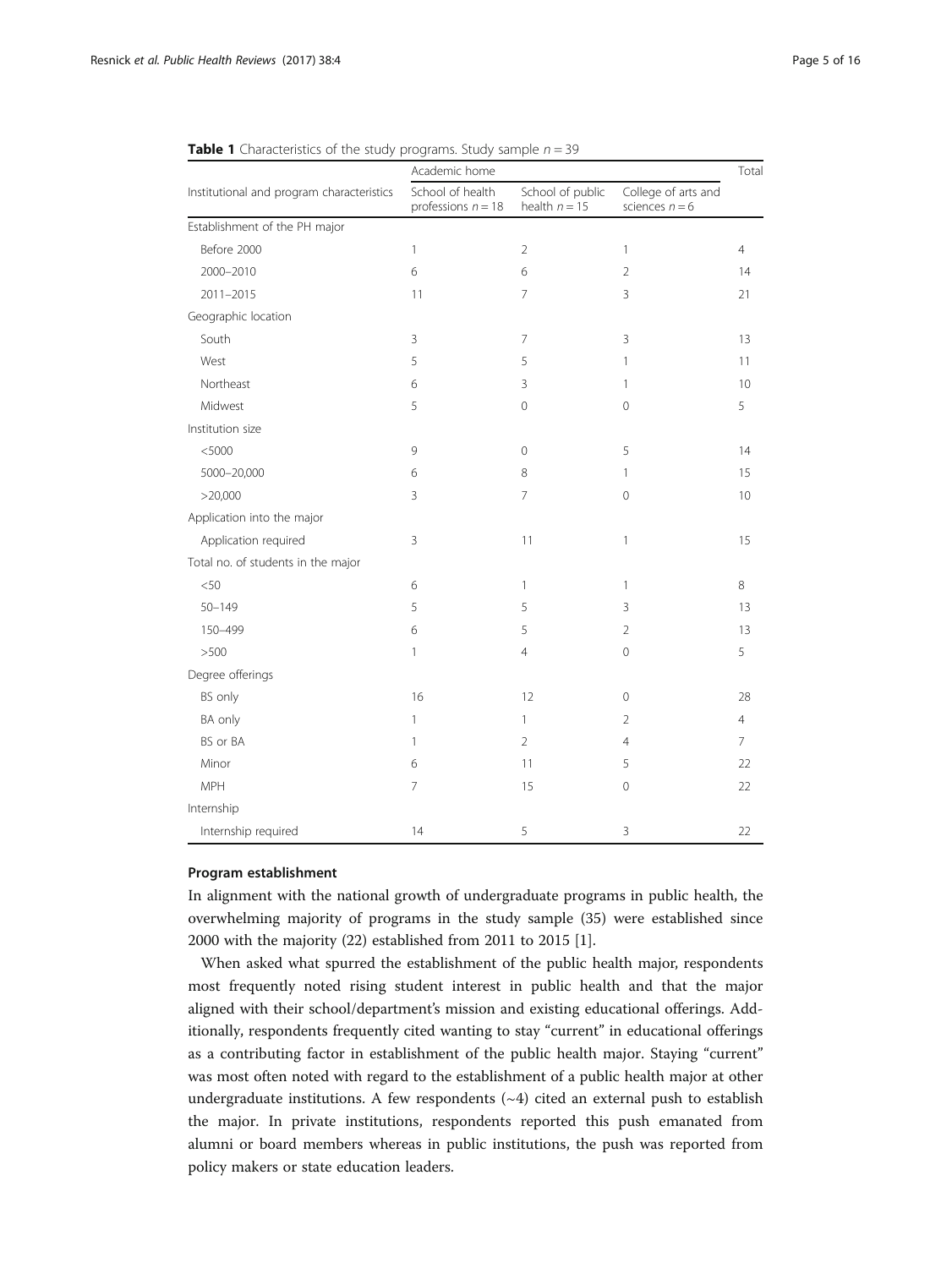#### Geographic location

Geographically, the largest proportion of institutions in the study sample were located in the South (13): Alabama (1), Arkansas (1), Florida (1), Georgia (2), Kentucky (1), Louisiana (1), Oklahoma (1), Tennessee (1), Texas (1), Washington, DC (2), and West Virginia (1); followed by the West (11): Arizona (2), California (3), Colorado (1), Hawaii (1) Oregon (3), and Washington (1); and the Northeast (10): New Hampshire (1), Massachusetts (3), New York (2), Pennsylvania (2), New Jersey (1), and Connecticut (1). The smallest number of institutions in the sample was located in the Midwest (5): Illinois (2), Ohio (2), and Minnesota (1). The geographic locations of the sample institutions align somewhat with national data on all undergraduate public health programs from the National Center for Education Statistics (NCES) that indicated the highest percentage of institutions with undergraduate programs in public health in the South (35%); however, nationally, the next largest proportion of institutions with undergraduate programs in public health were in the Midwest (26%) and the smallest proportion (18%) in the West [[1\]](#page-14-0).

#### Institution size

With regard to the size of the institution's total undergraduate student body, the interview sample again comported with the national undergraduate public health landscape [[1\]](#page-14-0). The largest proportion of institutions both in the nation and in the study sample of undergraduate programs in public health were housed in the largest institutions with greater than 20,000 students (15 in the study sample) and in the smallest institutions with less than 5000 students (14 in the study sample). The fewest proportion of institutions in the nation and in the sample were in the middle of these size ranges (5000–20,000 students) (9 in the study sample).

Programs in the study sample housed in schools of public health (15) were all located in large research universities, predominately public (12) with student bodies >10,000, whereas programs housed in schools of health professions (18) were located in the widest range of institution sizes, ranging from <5000 (9), between 5 and 20,000 (6), and over 20,000 (3), and slightly more than half were in private institutions (10). Lastly, programs in the study sample housed in colleges of arts and sciences (6) were mostly in the smallest and private institutions (5), with only one institution with over 5000 students.

#### Program enrollments

Across the study sample, respondents reported total student enrollment in the public heath major ranged from 18 to 3200 students. The largest enrollments were reported in programs housed in schools of public health (range 48–3200, median 157) followed by programs housed in schools of health professions (range 18–950, median 54) and programs in colleges of arts and sciences with the smallest reported enrollments in the major (range 35–175, median 74).

Interview respondents across the sample reported rapid enrollment growth over the last 2 years (2013–2015), which is consistent with the national undergraduate degree conferral data [\[1](#page-14-0)]. Furthermore, three respondents specifically noted that the name change of their majors to public health from community health or health education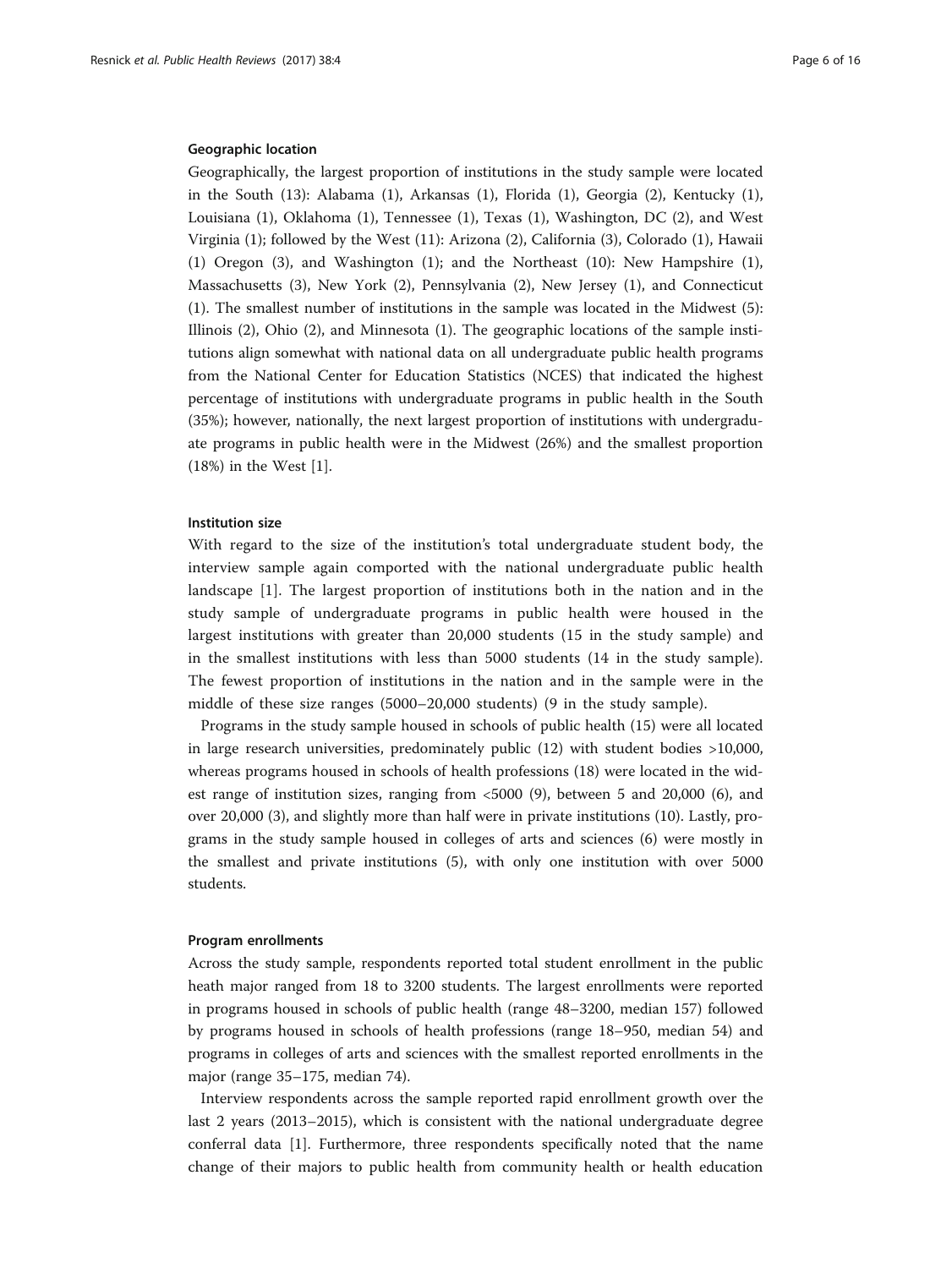resulted in marked increases in student enrollments (>20%). When respondents were asked to identify the underlying reasons for the increasing popularity of the major, collectively they expressed uncertainty. However, several themes emerged from these discussions that are outlined below.

One sentiment that emerged from the discussions with respondents, which comports with findings from undergraduate education overall, was the perception of undergraduate education as an "investment" and families seeking the best return on their investment [\[18\]](#page-14-0). As such, selection of an undergraduate major often went beyond intellectual interest to focus on value of the major. In this regard, respondents highlighted the fact that students, and in particular their parents, perceive public health as a "valuable degree" leading to employment or serving as a pre-professional pathway to medical or allied health careers.

Respondents also associated this "return on investment" sentiment with an increase in undergraduate double majors and minors. Again, this study finding of increasing double majors and minors corroborated with national trends in undergraduate education overall [[19\]](#page-14-0). Respondents emphasized that public health, at its core, is interdisciplinary; thus, it is well positioned as a dual major or a minor. One respondent, from a liberal arts college, highlighted that they had public health students with a wide range of double majors, including Spanish, biology, biochemistry, psychology, environmental and sustainability studies, anthropology, chemistry, economics, French, theology, math, and religion. Twenty-two programs in the sample offered a public health minor with about half of these respondents noting that the minor was a recent addition to their program (within the last 2–3 years).

Another factor respondents cited as a possible predicator of the increasing popularity of the major was increased student interest in matters related to health and wellness. Respondents surmised that perhaps this increased interest was in part related to national attention on health care reform efforts and health disparities. Additionally, in line with the "value of educational investment" notion described above, respondents noted that students and their parents viewed the health arena positively in terms of career opportunities.

Another point raised by respondents in relation to popularity of the major was public health's "do good" appeal. Many of the students in the major were described by respondents as "value driven," embracing social justice and a desire to work with vulnerable populations to address unmet community needs. This appeal was emphasized particularly from respondents in programs and schools with strong social justice underpinnings. Additionally, respondents emphasized that these "value-driven" students were drawn to service-learning opportunities in local communities and globally.

Lastly, respondents from institutions offering nursing and other allied health degrees with restricted enrollments noted public health's appeal as an alternative major for students not accepted into the restricted majors. Public health as an alternative option was also noted by respondents in institutions with students struggling in the pre-medical curriculum.

In sum, there was consensus among respondents that enrollments in the public health major are increasing. Discussion with respondents about this phenomenon revealed a range of possible predicators that varied among the individual institutions and reflected some trends in undergraduate education overall.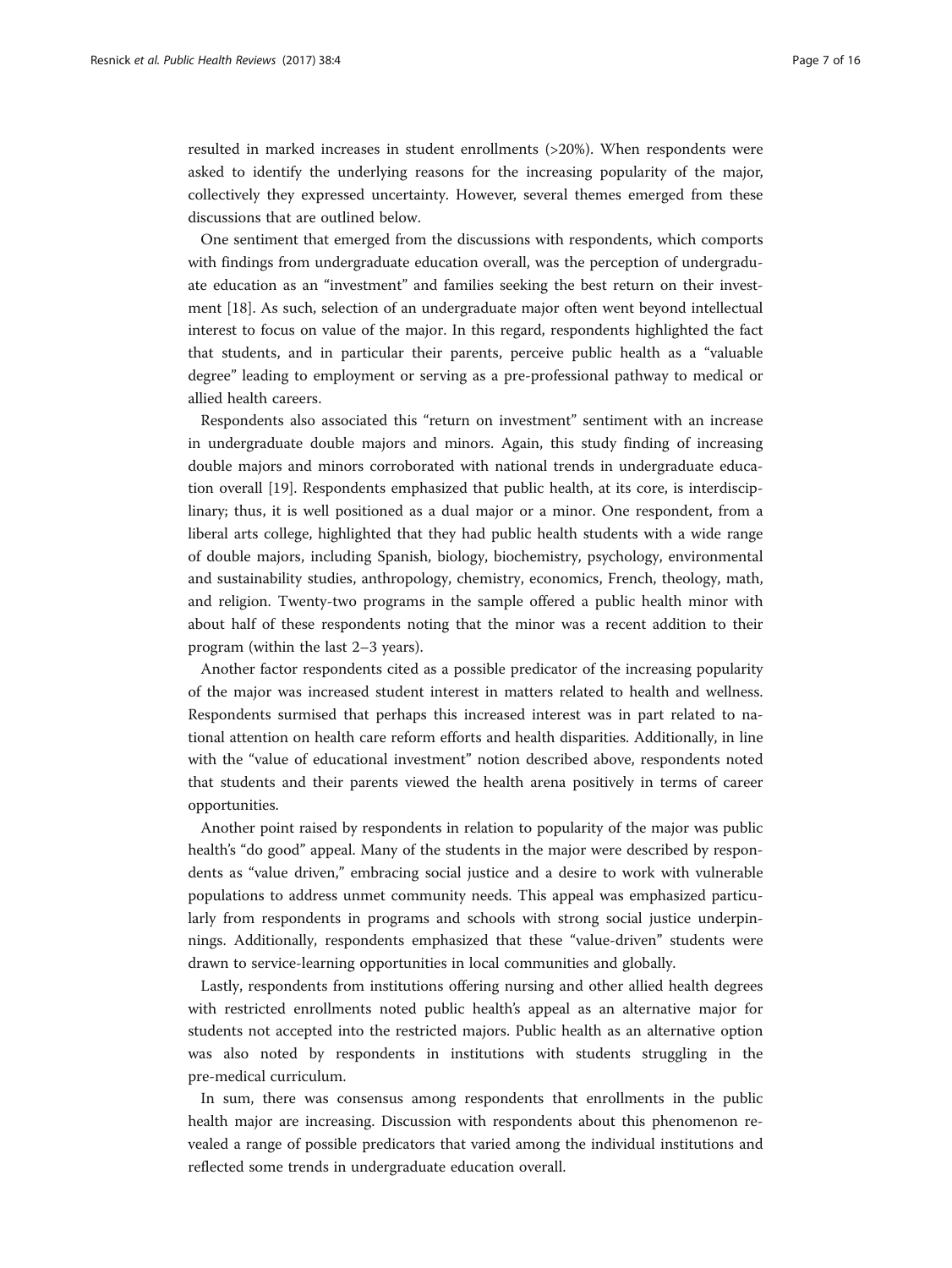#### Admission criteria

The majority of programs in the sample required students to declare their major by the end of their sophomore year. If students were in good academic standing, as per their institution's requirements, they could declare public health as their major. However, some schools in the sample (15) had an application process into the public health major and four respondents indicated a cap on enrollments in the major.

Respondents from programs in schools of public health were the only ones to report enrollment caps (4) and were the most likely to report a competitive application process into the major (10). Three respondents from programs in schools of health professions reported requiring an application to enter the major; however, none of these respondents indicated a competitive application process. Only one respondent from a program in a school of arts and sciences reported an application process to enter the major, and this respondent did not indicate that it was a competitive process.

#### Students

For the most part, respondents indicated that their programs mostly catered to full-time residential students; however, four respondents indicated having part-time students and online courses available. All but two programs employed a non-cohort model for the public health major requirements. The two institutions using a cohort model required students enrolled in the major to take a core set of courses in a defined sequence. Additionally, although three respondents indicated an interest in working with community colleges to foster transfers from associate to bachelor's degrees in public health, only two respondents mentioned formal relationships and institutionalized efforts to transition students from community college into undergraduate majors at their institutions.

All respondents across the sample reported student bodies that were overwhelmingly female ~75–80% and, in most cases, reported that students in the public health major were a bit more diverse than the rest of the student body across the institution, across a range of incomes, ethnicities, and nationalities. However, a few (3) programs housed in schools of public health, all with competitive applications into the major, indicated that students in the public health major were less diverse than the rest of the student body at the institution.

Conversely, four respondents from institutions with very diverse student populations emphasized public health's intrinsic appeal to such populations, in particular noting that students from immigrant families "get public health" in a personal way and tend to gravitate towards internships and employment that engages them in the support of the health of their communities. Veterans and disabled populations were also noted by some respondents as students that were drawn to public health based on their own experiences.

A number of respondents reflected that students' diverse economic, cultural, geographic, and life experiences provided a rich and robust perspective to address today's multi-faceted and complex public health problems. For example, one respondent highlighted the benefit of having students from malaria countries share their personal experiences with the disease with the class.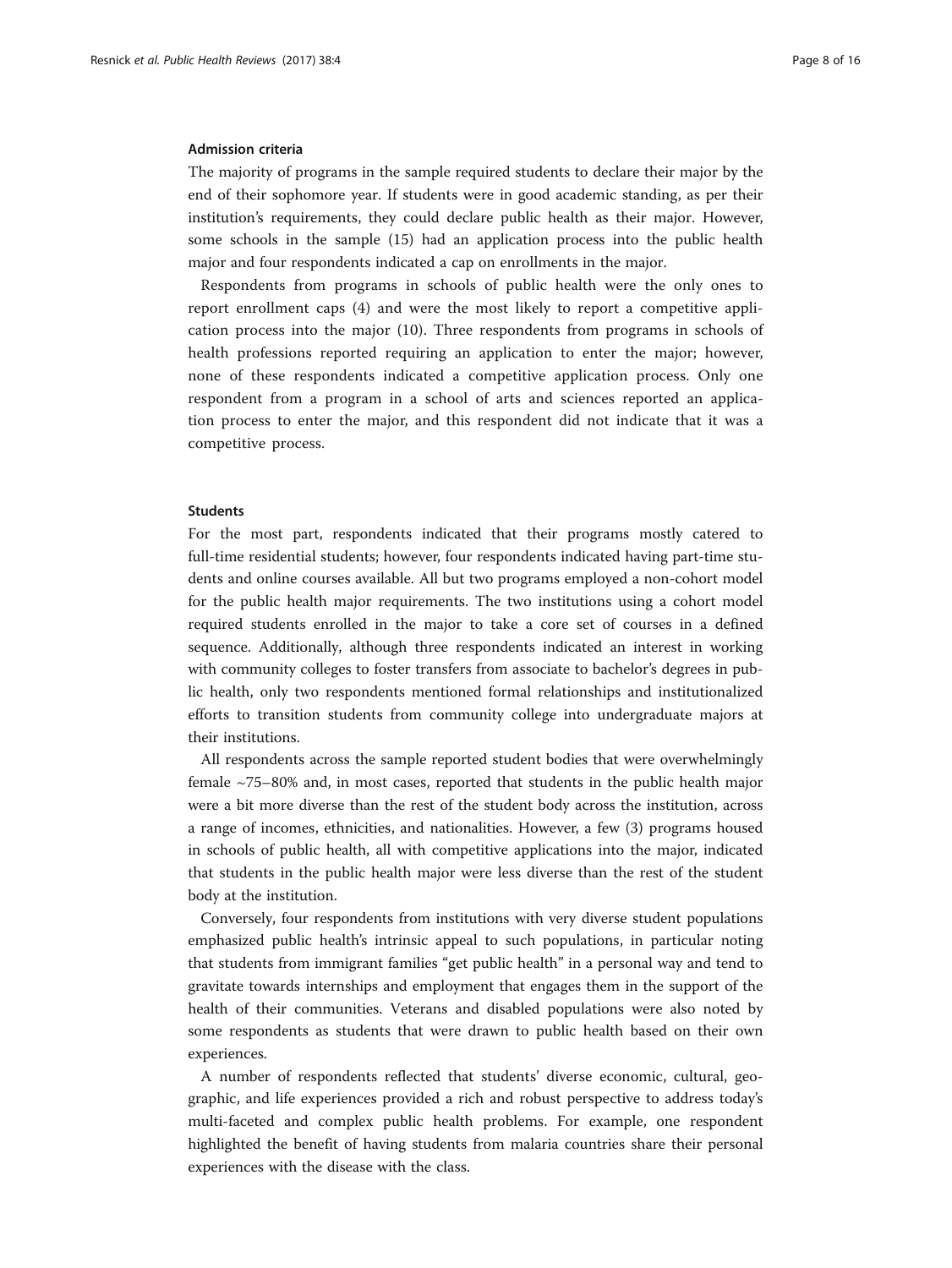In sum, students in the sample programs were reported to be mostly full-time residential college students that were overwhelmingly female and for the majority of the programs more diverse than the institution's overall student body.

#### Degree offerings

The Bachelor of Science degree was the most commonly offered degree within the sample programs (33), seven programs also offered an option for a BA, and four programs offered only the BA degree. The option for a BA degree was available in all programs housed in schools of arts and sciences (6).

As noted above, 22 programs in the study sample reported offering a minor in public health. The credits required for a minor ranged from 15 to 29 with 18 credits (9 programs) being the most common requirement for a minor. One respondent highlighted that the public health minor was an ideal opportunity to engage more students in public health content, as well as a source of additional tuition revenue, without the additional administrative and advising burdens of students majoring in public health.

Twenty-two programs in the study sample offered master's in public health (MPH) degrees including all programs housed in a school of public health (15), seven of the programs in schools of health professions, and none of the programs in colleges of arts and sciences.

A few programs (4) recently initiated or were in the process of establishing an accelerated bachelor's to master's in public health degrees. This finding comports with trends in undergraduate education overall towards such accelerated degrees [\[20](#page-14-0)]. One respondent reported the initiation of a new accelerated bachelor's to master's of public health degree at their institution in collaboration with a graduate institution in another region of the country. In this arrangement, the student will receive the bachelor's degree in a residential on-campus program and the master's degree online from the other institution.

#### Curriculum

Interview respondents across the sample reported an evolving curriculum with approximately (18) interviewees noting curriculum revisions completed in the last year or planned for the upcoming year. Curriculum revisions were attributed to a variety of factors but most frequently were predicated on meeting accreditation requirements and to align coursework with the expertise of faculty members new to the major. Additionally, a number of respondents also associated curriculum changes with the establishment of new concentration areas within the major, such as global health or health equity.

Furthermore, respondents discussed a number of challenges in developing the curriculum. Such challenges included limited resources and faculty available to develop and teach courses, as well as barriers due to undergraduate tuition disbursement policies. Other challenges emphasized by respondents highlighted the politics involved in setting and changing curricula requirements. Such political challenges are common across academia and are certainly not unique to the public health major. However, such political challenges are particularly difficult for newly established public health majors with faculty that tend to be younger and newer to the institution than other more established degree offerings in the school. Specific political challenges discussed with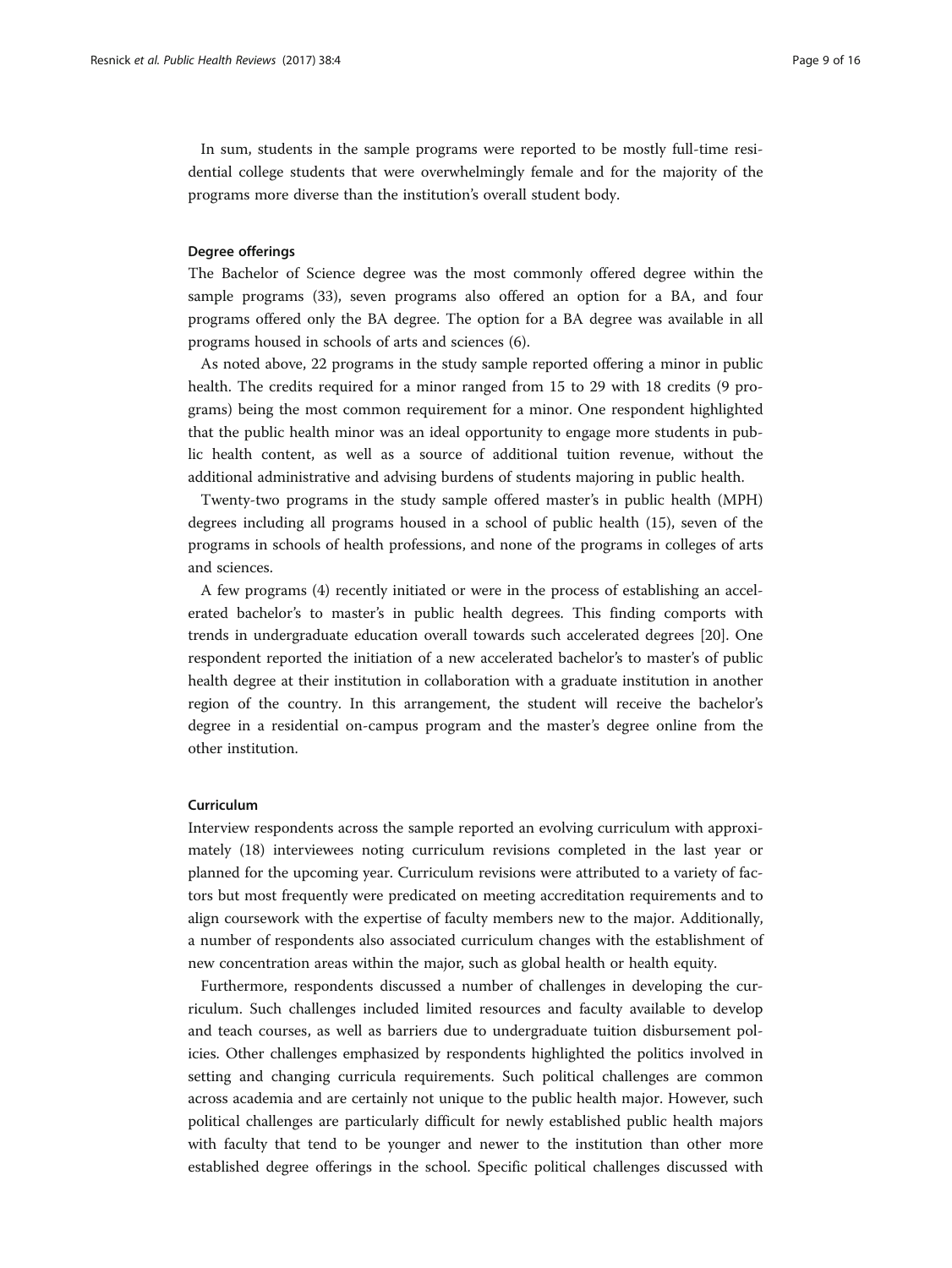respondents included lack of control over which faculty were assigned to teach the core courses and tension among departments and faculty members in making determinations of which courses satisfy general education, public heath core, and public health elective requirements. Lastly, availability of physical classroom space and time slots available for courses were also noted by respondents as other curriculum-related challenges.

Given the evolving nature of the curriculum and varying graduation and general education requirements across institutions and academic departments, it was not feasible to complete a systematic assessment of program curricula across the study sample. Additionally, there were no discernible patterns in curricula across the various academic homes or types of degrees offered (Bachelor of Science vs. Bachelor of Arts). However, there were some curriculum consistencies noted across the study sample. All the programs included a public health curricular core, which typically was between 30 and 40 credits and elective requirements that ranged from 6 to 20 credits. Epidemiology was the only consistent course included in the core curriculum across all institutions in the sample. Nearly all programs in the sample included as either part of the pre-major requirement or within the core curriculum courses an introduction to public health, an introduction to statistical concepts, and an overview of at least one natural science. Many programs in the sample also had writing, a social science discipline, and foreign language requirements as part of the prerequisites to enter the major. Global, environmental, and behavioral health, as well as program planning and evaluation, health policy, health systems, research/quantitative methods, and health disparities, were courses frequently included in the core curriculum. Additionally, many programs included a seminar, a culminating capstone course, or internship as part of the core requirements. A range of broad course titles unique to individual institutions without accompanying syllabi, such as "health meets life" and "contemporary issues in public health," were unable to be characterized.

Lastly, the seemingly widespread inclusion of public health 101, epidemiology 101, and global health 101 suggested the likely adoption of this three-course recommendation included in the Association for Prevention Teaching and Research (APTR) and Association for American Colleges and Universities (AACU) Educated Citizen and Public Health Curriculum Guide for Undergraduate Public Health Education [\[21](#page-15-0)].

#### Internships

A majority of the programs in the sample (22) required an internship, and programs that did not require internships did encourage them and allowed students to receive academic credit for internship experiences. Internship requirements across the sample as credits ranged from 3 to 12 credits and as hours ranged from 100 to 400 h. Respondents collectively reported that many students completed the internship requirement on a full-time basis over the summer. In lieu of an internship, a few programs (3) required service learning or other experiential learning-based courses. Internships were most likely to be required in programs housed in schools of health professions (13) followed by schools of public health (5) and then colleges of arts and sciences (3).

Many respondents highlighted that students often obtained full-time jobs at their internship site. Health departments were the most often mentioned internship site, but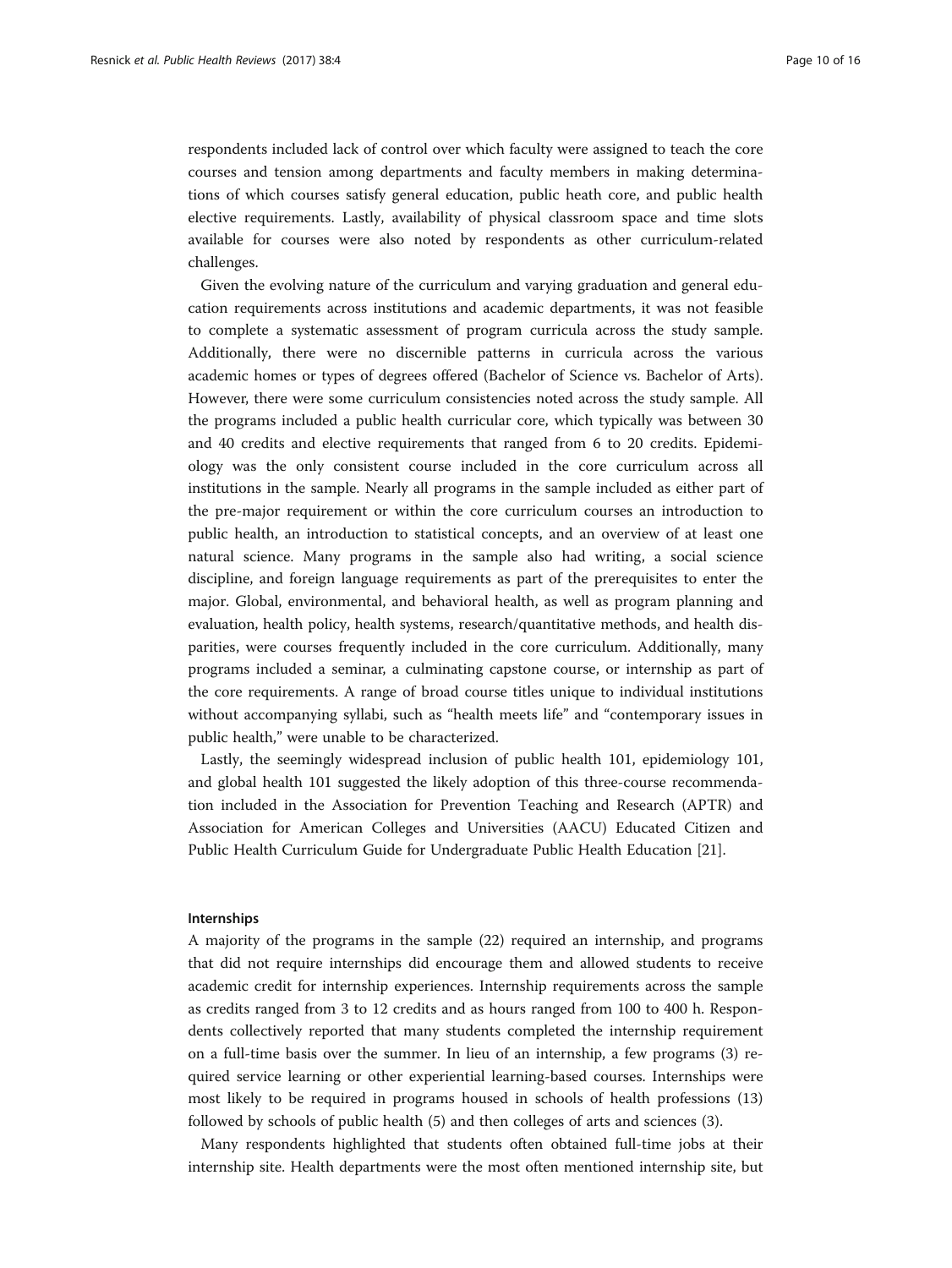a wide range of other organizations were also noted including hospitals, non-profits, other community organizations, and federal government agencies (e.g., CDC). Although there were a number of respondents that reported increasing popularity of public health study abroad opportunities or international public health trips, there was no mention by any respondents of students completing international internships.

#### Challenges and opportunities

Respondents were asked to discuss particular challenges and opportunities in their programs. Findings are summarized below by academic home.

Respondents from programs housed in schools of health professions highlighted the rapid growth in their programs and the synergies of the public health major with their other allied health programs. Such collaborations offered opportunities for crosscutting thinking that meld health care and public health strategies and approaches. Additionally, respondents noted their strong internship programs and ability to build formalized relationships with the practice community that continues to strengthen as their program alumni often transition to full-time employment at their internship sites. The challenge that these respondents most often highlighted was the perception of the public health major as the "Plan B" option for students not accepted into competitive allied health programs. However, respondents noted that this challenge, while ongoing, is beginning to lessen with growing numbers of students selecting the public health major as their first choice. Additionally, this growth in students is creating opportunities for new faculty in the public health major and a growing alumni network that can support and advance the program.

Respondents from programs housed in schools of public health highlighted the fact that their programs were embedded in schools of public health which offered many opportunities for students to engage with the school's larger public health community (faculty, doctoral students, etc.), as well as engage in ongoing public health practice and research activities. However, the key challenge noted by these respondents was gaining the acceptance of undergraduates into a previously graduate-only-focused academic entity. Thus, developing courses and activities appropriate for undergraduates and articulation between the undergraduate and master's programs was an ongoing challenge. Additionally, most of these respondents noted that financial, physical, and organizational arrangements between the school of public health and the undergraduate campus were often quite difficult. However, collectively, these respondents indicated that although such challenges were ongoing, they were lessening with time as the undergraduate programs became an integral part of the school, both from a cultural (undergraduate students acclimating into the school community) as well as financial (undergraduate tuition revenue becoming a major source of ongoing support for the school) perspective.

Respondents from schools of arts and sciences highlighted their program's interdisciplinary focus grounded in a liberal arts framework. These respondents were pleased that their students were building critical thinking and analysis skills that are well suited to address complex and multi-faceted public health concerns. Challenges these respondents highlighted were the limited resources, faculty, and opportunities in small liberal arts institutions. However, these respondents highlighted the growth of the major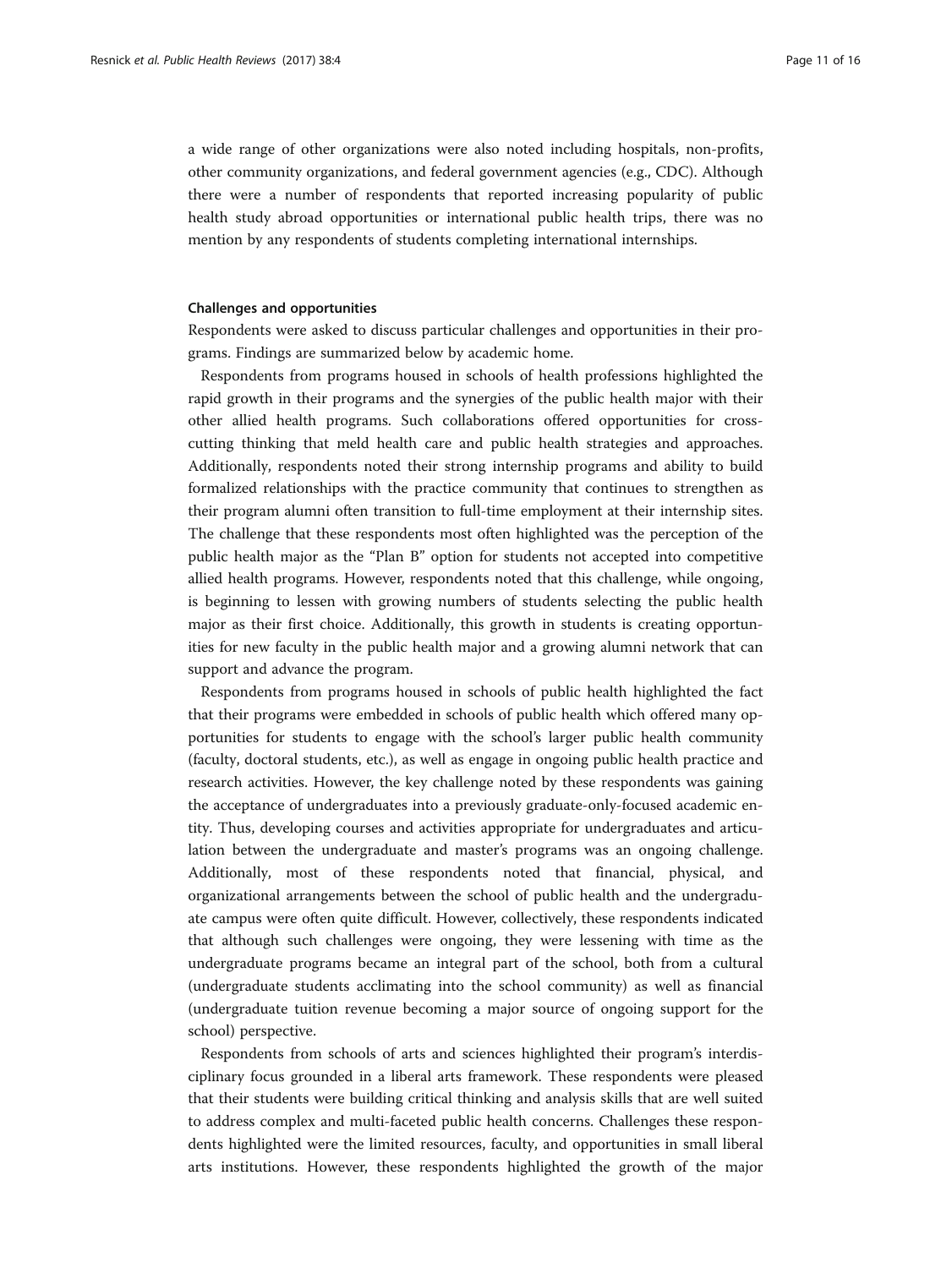across undergraduate institutions as opportunities for them to share best practices and curriculum and to build collaborations with other institutions (e.g., shared classes, experiential opportunities, and study abroad trips).

Thus, in sum, respondents described a range of challenges and opportunities across the different institutions and academic homes. Respondents collectively expressed interest in learning more about other undergraduate programs and expanding opportunities to share experiences and best practices. The development of such a learning community is addressed in the "Discussion and implications" section.

#### Post-graduation pursuits

As many programs in the study sample were recently established, post-graduation data was not readily available. However, the respondents' accounts of post-graduation activities were fairly consistent across the study sample. Respondents estimated about one third of graduates going on for further graduate training, including MPHs and health professions, such as medical school and allied health professions, as well as a range of other disciplines, including law, business, psychology, and social work; another third of graduates were working full time in a wide range of employment which most frequently included public health agencies, non-profits, hospitals, and insurance companies; and a third of program graduates were categorized as engaged in "other activities." A wide range of activities were cited in "other activities," including fellowships; service programs, such as Teach for America or international work including Peace Corps; or other global health programs.

An important distinction in reported post-graduation pursuits across the study sample was that students of lesser means were most likely to seek full employment in their home location whereas students of greater means had a broader trajectory that included graduate studies or other activities in a range of local, national, and global locations.

#### Discussion and implications

Although this research was limited to a sample of 39 programs, it comported with the national data that indicates that public health is a rapidly growing major and the move to accreditation is underway both for programs affiliated with accredited schools and programs of public health and now standalone programs [[1\]](#page-14-0). Additionally, reports in the literature are emerging on undergraduate public health activities from institutions across the USA that appear to correlate with this study's findings [[5\]](#page-14-0).

Undergraduate education in public health offers opportunities to expand access to public health knowledge to diverse populations and employ innovative education methods. This is critical to address pervasive and multi-facetted health disparities, as well as to cultivate a public health workforce that is representative of the population it intends to serve.

Such educational opportunities include the "flipped classrooms," where key content can be learned prior to classroom sessions using digital material. This can free up faceto-face class time to focus on interactive exercises and case studies engaging students in seeking solutions to current and emerging public health challenges. Online courses are an additional new opportunity to connect the continuum of master's to bachelor's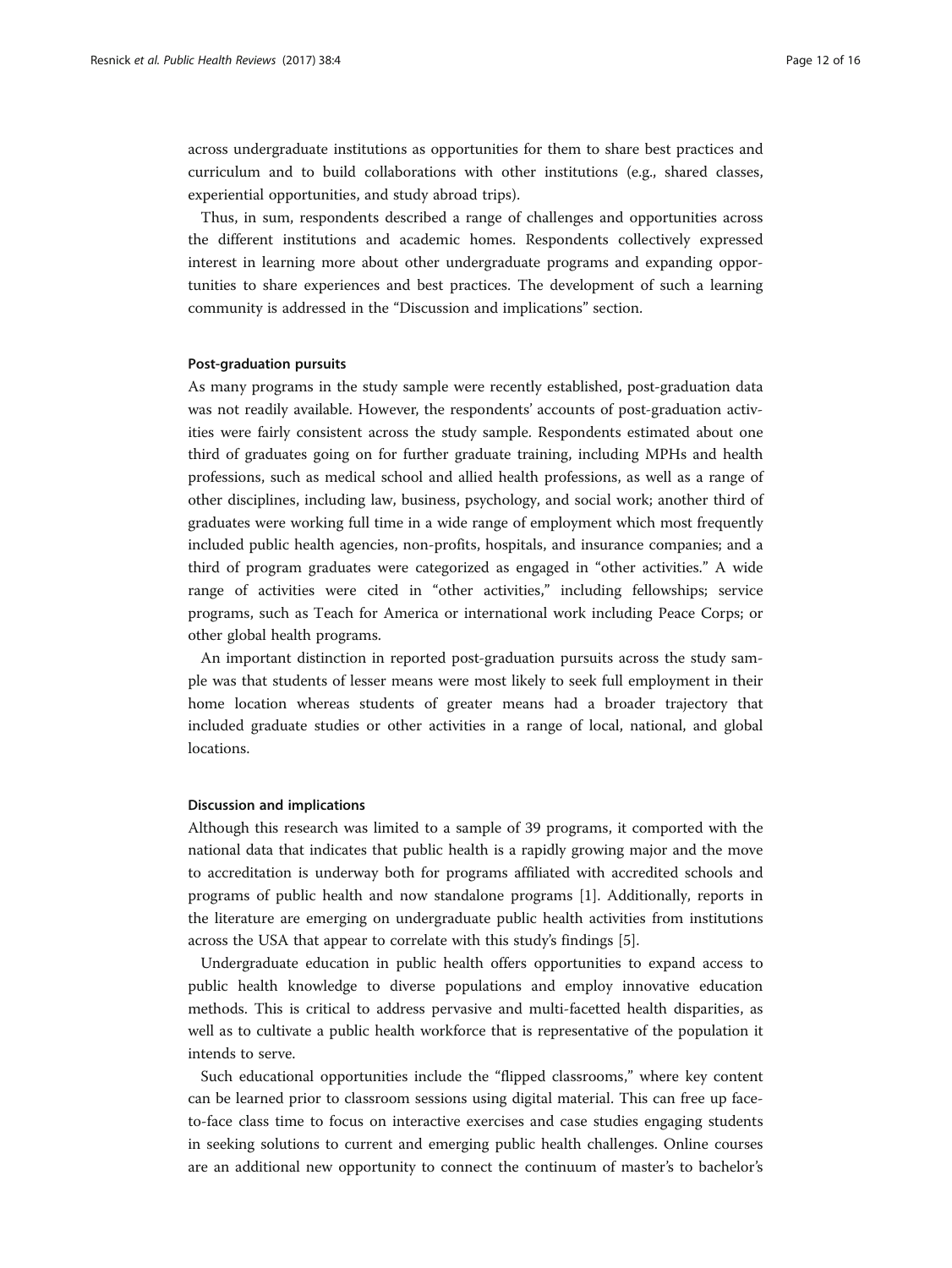degree and associate degree programs, expanding access to public health content to non-traditional students. Summer coursework and hands-on public health experiences across the USA and globally along with blended or hybrid courses are other opportunities for expanding public health education approaches and impacts to a broad range of student populations.

Additionally, the Association of American Colleges and Universities (AAC&U) is advocating integrative education throughout the bachelor's degree. Integrative education includes "guided learning pathways" in which broad and integrative education are interdigitated with specialized education, i.e., majors throughout the bachelor's degree [[22\]](#page-15-0). AAC&U's Scientific Thinking and Integrative Reasoning Skills (STIRS) initiative aims to make evidence-based thinking an integral part of bachelor's degree education for all undergraduates [[15\]](#page-14-0). Undergraduate public health education is well positioned to contribute to these efforts due to the inherently integrative nature of public health and its emphasis on evidence-based thinking.

The Community Colleges and Public Health report represents a new direction for public health education [[23\]](#page-15-0). Community colleges typically offer associate degrees and certificate programs and aim to provide entry-level career opportunities and opportunities to transfer credits to bachelor's degree programs. As noted in the study findings, a few undergraduate programs in public health are initiating such efforts in collaboration with community colleges.

The Community Colleges and Public Health report aims to foster the continuum of public health education extending from associate degrees to doctoral degrees. The report outlines two recommended curriculum models: (1) Public Health: Generalist and Specialization, and (2) Health Navigator. The Public Health: Generalist and Specialization model is designed for transfer to bachelor's degree program in general public health, health education, health administration, and environmental health.

Such an educational infrastructure for public health throughout the USA offers promise to expand public health professional pathways, in particular to diverse and non-traditional students underrepresented in the current public health workforce. Additionally, the growing undergraduate educational infrastructure offers new opportunities for continuing education to those already in the public health workforce. Such a role may be fulfilled by community colleges particularly for current employees without any background in public health.

However, the emergence of undergraduate education in public health underscores increasing needs for articulation between public health master's and bachelor's degrees. Moreover, it is critical to consider such questions as "will public health graduates be employed, and if so, where?" In addressing such questions, traditional perceptions in the USA of the "public health workforce" as professionals working in governmental public health agencies need to be expanded to other organizations. Interdisciplinary pathways to employ public heath knowledge and skills, such as urban planning, transportation, and law need to be embraced. Ultimately, to a large extent, employment opportunities for graduates of bachelors programs in public health rests with the local economy; the health status and challenges faced by the population; the educational level of the existing labor force; the policies of the respective governmental entities that determine what services will be provided and by whom, and what services will be covered by insurance policies; and the mobility of the graduates.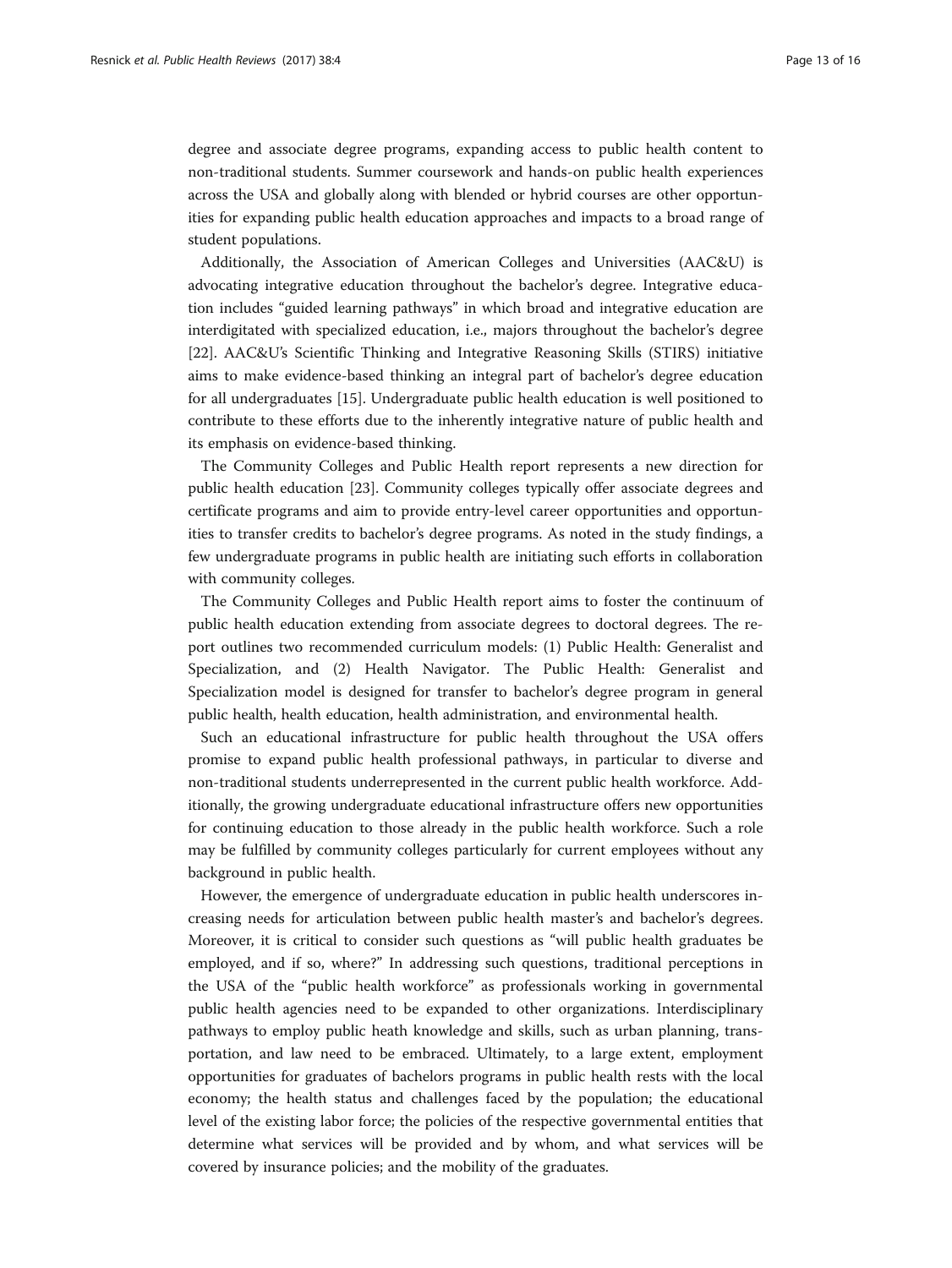Such post-graduation employment questions as well as other key opportunities and challenges for undergraduate education in public health are ripe for discussion within the growing national undergraduate public health network in the USA. Such a network, already in existence via ASPPH and other leading public health organizations and supported by this study's interview respondents, could be expanded and engagement increased with the practice community to cultivate a more robust and dynamic "learning community." Such an approach could stimulate critical thinking, active dialog, and assessments across programs and in collaboration with the public health professional community as to how best to prepare undergraduate students to address identified public health needs and disparities locally, nationally, and globally. Such efforts should be done collectively as a movement building on the strengths and diversity of institutions across the academic and public health practice continuum. Findings and best practices could then be shared to bolster quality across programs and strengthen relationships with the professional practice community. Furthermore, this dialog could move difficult questions such as potential over-saturation of both the job market and academic degree offerings to the forefront of the national discourse. Such introspection and appraisals from a range of stakeholders within the academic and the public health workforce communities could inform the cultivation and dissemination of deliberate, consistent, cohesive, and high-quality programs that are preparing graduates to meet identified public health needs and transition into available employment. Casting a broad net for input into such discourse is critical to allow for contextual considerations and adaptations to geographic, economic, and public health system distinctions across the country, as well as account for the culture of individual institutions and student needs, interests, and perspectives.

#### Conclusions

These findings indicate that now is an opportune time for the field to provide guidance, support, and vision to the burgeoning undergraduate in public health programs. Such efforts offer promise for a learning community of academicians, practitioners, and students to enrich the public health education continuum and adopt innovative educational approaches. Ultimately, the aim of such efforts is to cultivate a public health system benefiting the workforce, the colleges, and the universities, as well as the students and ultimately the health of the public.

#### Acknowledgements

We would like to thank Christina Welter, Patrick Lenihan, Bernard Turnock, and Karin Opacich from the University of Illinois Chicago School of Public Health and Ron Bialek from the Public Health Foundation for their helpful input and guidance in shaping this research.

#### Funding

The authors received no outside funding for this research.

#### Availability of data and materials

No datasets were generated or analyzed in this study.

#### Authors' contributions

This manuscript was conceptualized, written, and edited by BR, SS, and RR. Qualitative interviews were conducted by BR. All authors read and approved the final manuscript.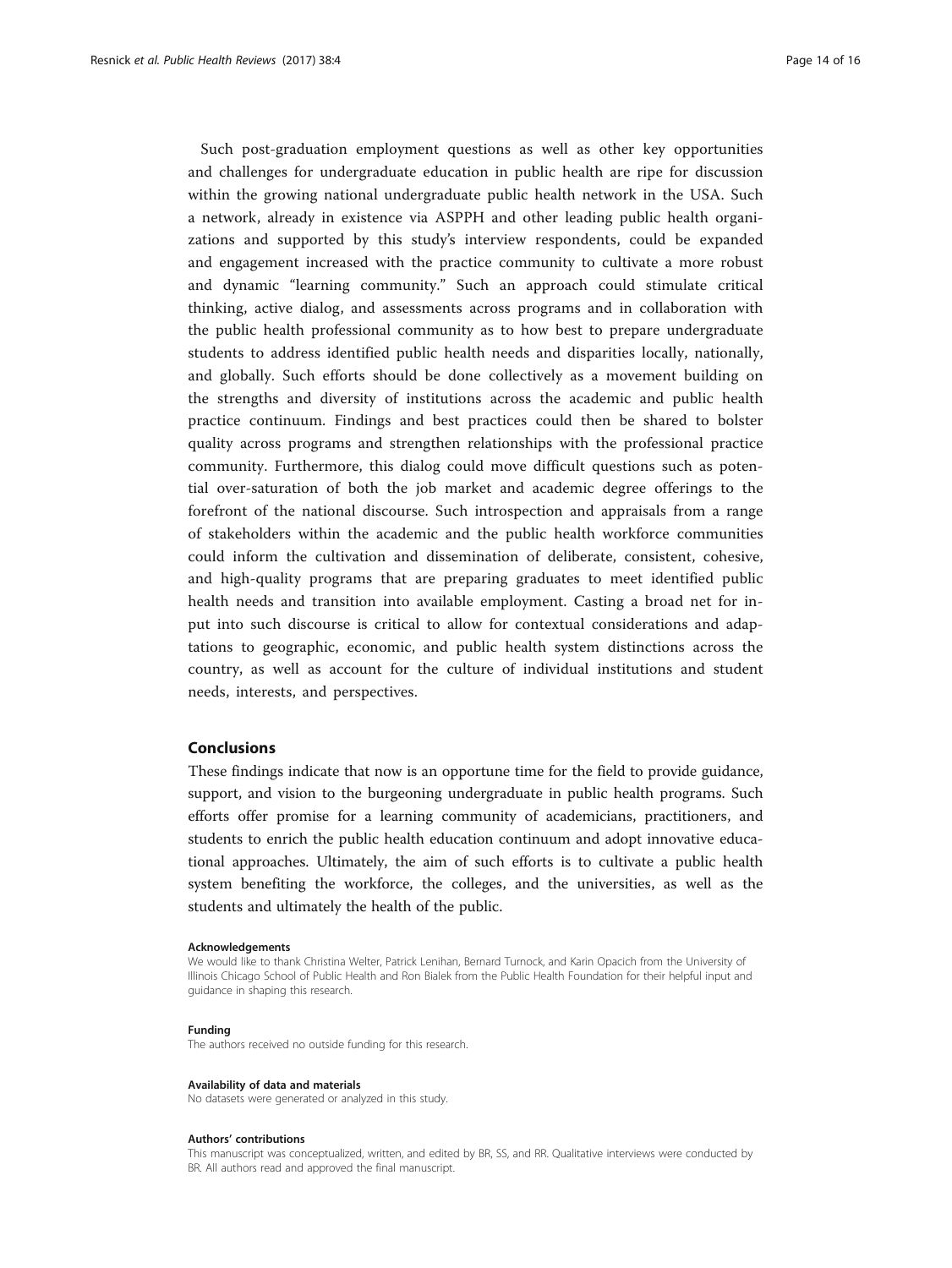#### <span id="page-14-0"></span>Competing interests

Richard Riegelman is series editor and an author in Jones and Bartlett Learning's Essential Public Health and Health Navigation series which includes textbooks oriented to undergraduate public health. None of the other authors have any competing interests in the manuscript.

#### Consent for publication

Not applicable.

#### Ethics approval and consent to participate

This research was reviewed and deemed as non-human subjects research by the Institutional Review Board of the University of Illinois Chicago School of Public Health: IRB protocol #2015-0375. Oral consent was obtained from all research participants.

#### Author details

<sup>1</sup>University of Illinois Chicago School of Public Health, 1603 West Taylor Street, Chicago, IL 60612, USA. <sup>2</sup>Department of Health Policy & Management, Johns Hopkins Bloomberg School of Public Health, 624 N. Broadway, Rm. 457, Baltimore, MD 21205, USA. <sup>3</sup>University of Michigan-Flint, 303 E. Kearsley Street, Flint, MI 48502, USA. <sup>4</sup>Milken Institute School of Public Health, George Washington University, 950 New Hampshire Avenue, NW Washington, DC 20052, USA.

#### Received: 1 September 2016 Accepted: 18 December 2016 Published online: 01 February 2017

#### References

- 1. Leider J, Castrucci B, Plepys C, Blakely C, Bure E, Sprague J. Characterizing the growth of the undergraduate public health major 1992–2012. Pub Health Reports. 2015;130(1):104–13.
- 2. Gebbie K, Rosenstock L, Hernandez LM, editors. Who will keep the public healthy? Educating public health professionals for the 21st century. Washington, DC: National Academies Press; 2003.
- Fischer K, Glenn D. 5 college majors on the rise. Chronicle of Higher Education August 2009.
- 4. Integrated postsecondary education data system. Washington, DC: U.S. Department of Education, National Center for Education Statistics. Available from URL: [http://nces.ed.gov/ipeds/.](http://nces.ed.gov/ipeds/) (Accessed 1 Aug 2016).
- 5. Undergraduate public health initiatives. Association of Schools of Public Health (ASPPH) Friday letter, August 19, 2016. Available from URL: [http://www.aspph.org/aspph-members-highlight-undergraduate-public-health](http://www.aspph.org/aspph-members-highlight-undergraduate-public-health-initiatives/)[initiatives/.](http://www.aspph.org/aspph-members-highlight-undergraduate-public-health-initiatives/) (Accessed 19 Aug 2016).
- 6. Undergraduate public health learning outcomes, final model version 1.0 July 2011. Washington, DC: Association of Schools and Programs of Public Health. Available from URL: [http://www.aspph.org/educate/models/](http://www.aspph.org/educate/models/undergraduate-learning-outcomes/) [undergraduate-learning-outcomes/.](http://www.aspph.org/educate/models/undergraduate-learning-outcomes/) (Accessed 12 Apr 2016).
- 7. Petersen D, Albertine S, Plepys C, Calhoun J. Developing an educated citizenry: the undergraduate public health learning outcomes project. Public Health Reps. 2013;128(5):425–30.
- 8. The recommended critical components of an undergraduate major in public health August 2012. Washington, DC: Association of Schools and Programs of Public Health. Available from URL: [http://www.aspph.org/educate/](http://www.aspph.org/educate/models/undergraduate-baccalaureate-cce-report/) [models/undergraduate-baccalaureate-cce-report/.](http://www.aspph.org/educate/models/undergraduate-baccalaureate-cce-report/) (Accessed 14 Apr 2016)
- 9. Undergraduate public health and global health education summit. Association of Schools and Programs of Public Health Available from URL: [http://www.aspph.org/undergraduate-public-health-and-global-health-education](http://www.aspph.org/undergraduate-public-health-and-global-health-education-summit/)[summit/.](http://www.aspph.org/undergraduate-public-health-and-global-health-education-summit/) (Accessed 2 Aug 2016).
- 10. History and overview of baccalaureate accreditation. Silver Spring, MD: Council on Education for Public Health (CEPH). Available from URL:<http://ceph.org/constituents/programs-baccalaureate-level/history-and-overview/>. (Accessed 14 Aug 2016).
- 11. Accredited baccalaureate programs in public health. Silver Spring, MD. Council on Education for Public Health (CEPH). Available from URL: [http://ceph.org/accredited/search/.](http://ceph.org/accredited/search/) (Accessed 5 June 2016).
- 12. Certified in public health exam eligibility. Washington, D.C. National Board of Public Health Examiners. Available from URL:<https://www.nbphe.org/eligibility.cfm>. (Accessed 1 Aug 2016).
- 13. Framing the future: the second 100 years of education for public health. Washington, DC: Association of Schools and Programs of Public Health (ASPPH). Available from URL: [http://www.aspph.org/educate/framing-the-future/.](http://www.aspph.org/educate/framing-the-future/) Accessed 14 Apr 2016.
- 14. American Colleges and Universities. Liberal education and undergraduate public health studies. Peer Review 2009; 11(3). Available from URL [https://www.aacu.org/peerreview/2009/summer.](https://www.aacu.org/peerreview/2009/summer) (Accessed 10 Aug 2016).
- 15. Liberal education and America's promise. Washington, D.C. Association of American Colleges and Universities. Available from URL: [https://www.aacu.org/leap.](https://www.aacu.org/leap) (Accessed 10 Aug 2016).
- 16. Scientific Thinking and Integrated Reasoning Skills (STIRS) case studies. Washington, D.C. American Colleges and Universities. Available from URL: [https://www.aacu.org/stirs/casestudies.](https://www.aacu.org/stirs/casestudies) (Accessed 1 Aug 2016).
- 17. College Navigator database. Washington, D.C. U.S. Department of Education, National Center for Education Statistics. Available from URL:<http://nces.ed.gov/collegenavigator/>. (Accessed 10 Apr 2016).
- 18. U.S. news higher education, college majors with the best return on investment, September 12, 2012. Available from URL: [http://www.usnews.com/education/best-colleges/articles/2012/09/12/college-majors-with-the-best](http://www.usnews.com/education/best-colleges/articles/2012/09/12/college-majors-with-the-best-return-on-investment)[return-on-investment](http://www.usnews.com/education/best-colleges/articles/2012/09/12/college-majors-with-the-best-return-on-investment). (Accessed 10 Nov 2016).
- 19. Selingo, J. The rise of the double major. The Chronicle of Higher Education. September 12, 2012. Available from URL:<http://www.chronicle.com/blogs/next/2012/10/11/the-worrying-rise-of-double-majors/>. (Accessed 10 Nov 2016).
- 20. Pappano L. A two-for-one deal: bachelor's plus master's. New York Times Education Life. July 22, 2011. Available from URL: [http://www.nytimes.com/2011/07/24/education/edlife/edl-24speed-t.html.](http://www.nytimes.com/2011/07/24/education/edlife/edl-24speed-t.html) (Accessed 10 Nov 2016).